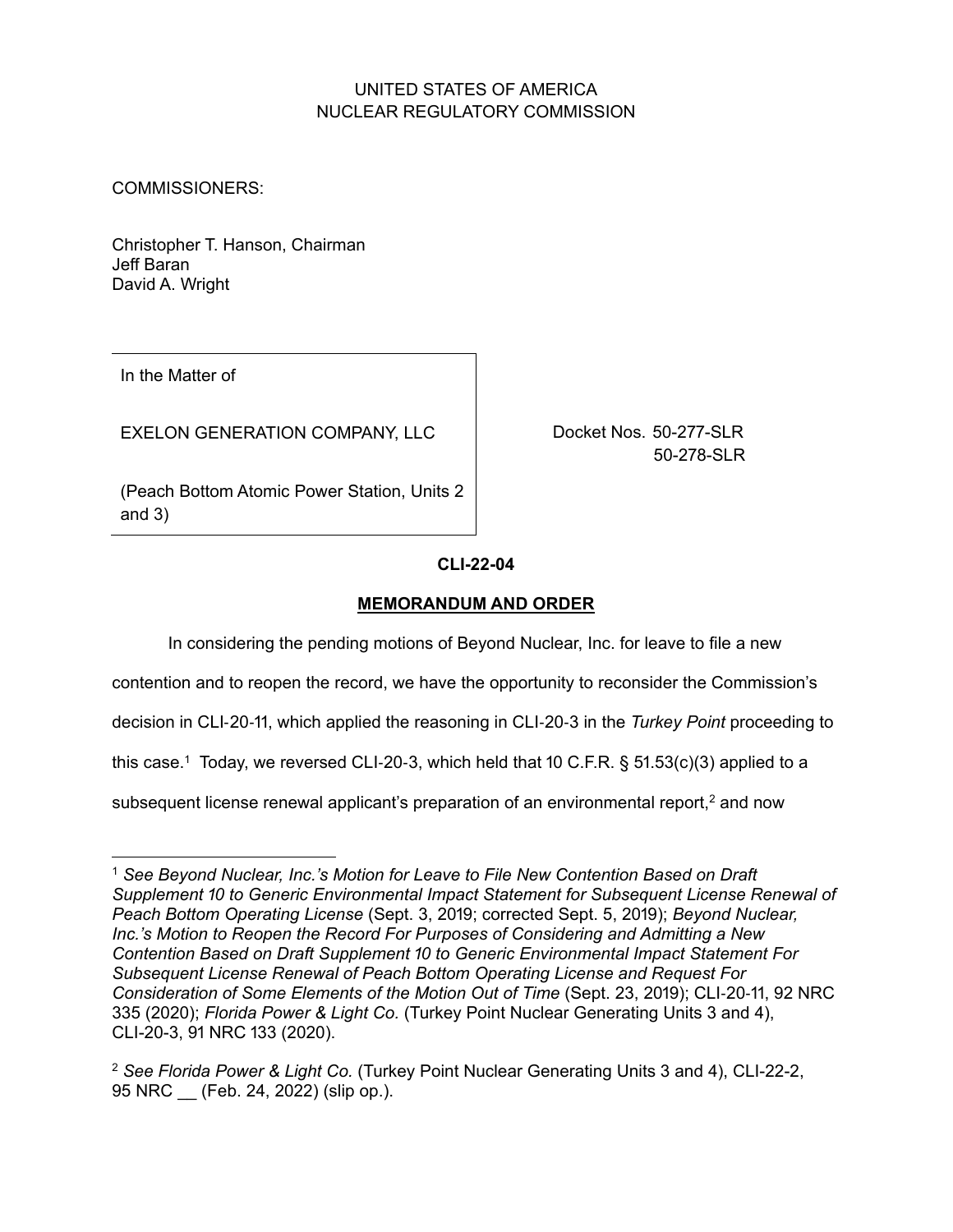reverse the portion of CLI-20-11 related to Contention 2A, in which Beyond Nuclear claimed that the environmental report failed to address accident risks posed by aging reactor equipment during a second license renewal term.

#### $\mathbf{L}$ **BACKGROUND**

The Atomic Safety and Licensing Board (Board) terminated the proceeding for the subsequent license renewal application of Exelon Generation Company, LLC,<sup>3</sup> for Peach Bottom Atomic Power Station, Units 2 and 3.<sup>4</sup> Beyond Nuclear appealed, seeking reversal of the Board's decision on Contention 2, which challenged the adequacy of Exelon's environmental report.<sup>5</sup> In CLI-20-11, the Commission affirmed the Board's decision and, with respect to Contention 2A, relied, in large part, on the decision in CLI-20-3.<sup>6</sup> After the NRC staff (Staff) issued its draft supplement to the generic environmental impact statement for license renewal for Peach Bottom,<sup>7</sup> Beyond Nuclear filed motions for leave to file a new contention and to reopen the record in the proceeding.

 $3$  On February 1, 2022, Exelon Generation Company, LLC completed a license transfer and corporate reorganization. Peach Bottom's parent company is now Constellation Energy Generation, LLC, and it is no longer affiliated with Exelon Corporation. *See Exelon Generating Co.*, (Braidwood Station, Units 1 and 2), CLI-22-1, 95 NRC \_\_, \_\_ (Feb. 14, 2022) (slip op. at 3).

<sup>4</sup> LBP-19-5, 89 NRC 483, 506 (2019).

<sup>5</sup> CLI-20-11, 92 NRC at 336-37. The Board evaluated Contention 2 as three separate environmental challenges and designated them as Contentions 2A, 2B, and 2C. *Id.* at 337.

<sup>&</sup>lt;sup>6</sup> *Id.* at 343, 347. Commissioner Baran and Commissioner Hanson dissented with respect to Contention 2A, "conclud[ing] that applying 10 C.F.R. §  $51.53(c)(3)$  to subsequent license renewals is at odds with the regulation and the agency's obligations under [the National Environmental Policy Act (NEPA)]." *Id.* at 348.

<sup>&</sup>lt;sup>7</sup> "Generic Environmental Impact Statement for License Renewal of Nuclear Plants, Supplement 10, Second Renewal, Regarding the Subsequent License Renewal for Peach Bottom Atomic Power Station Units 2 and 3" (Draft Report for Comment), NUREG-1437, Supplement 10 (July 2019) (ADAMS accession no. ML19210D453).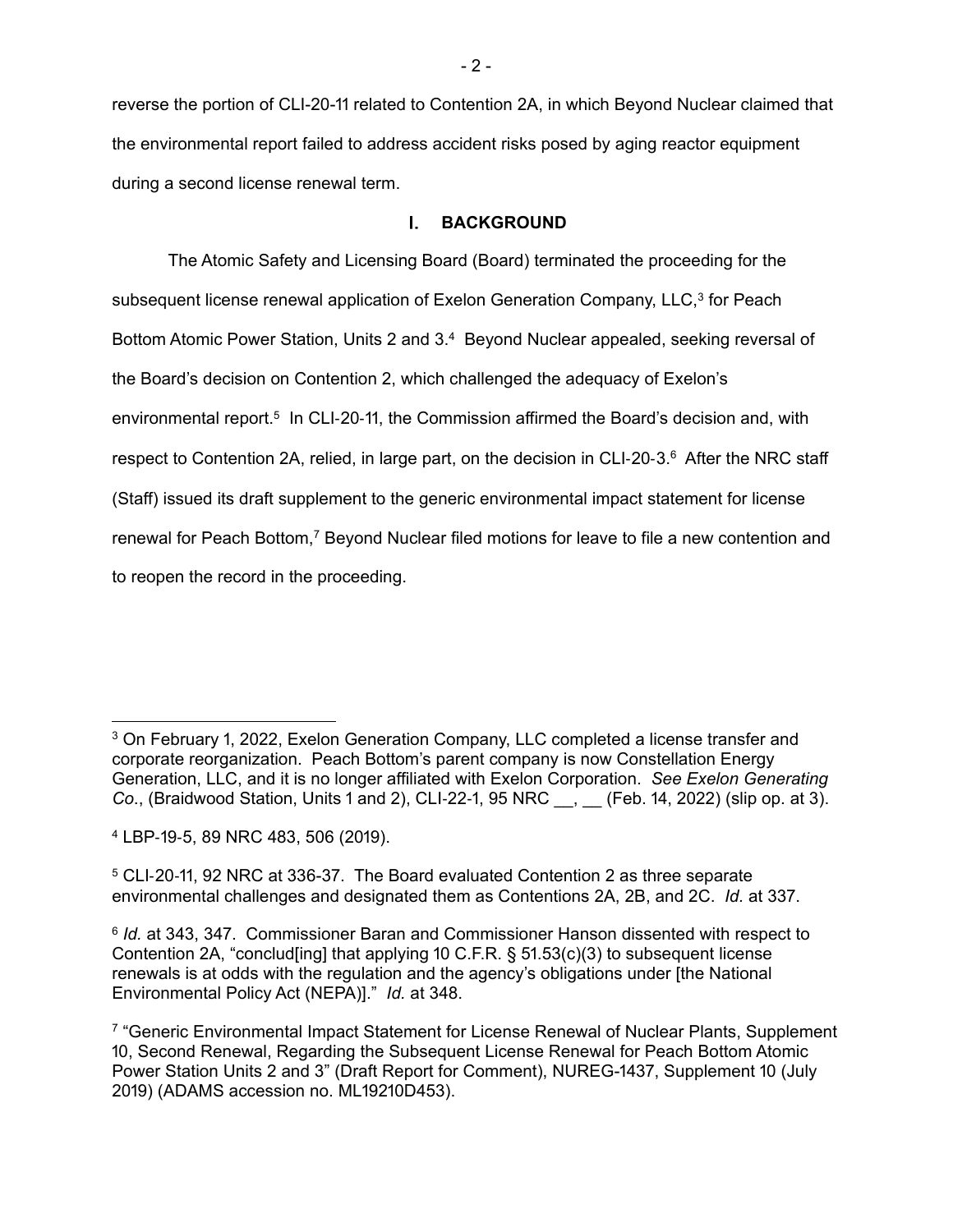### **DISCUSSION**

In today's related decision in the *Turkey Point* proceeding, CLI-22-2, we held that 10 C.F.R. §  $51.53(c)(3)$  only applies to an initial license renewal applicant's preparation of an environmental report and that the Generic Environmental Impact Statement for License Renewal of Nuclear Plants<sup>8</sup> did not address subsequent license renewal. For the reasons explained in CLI-22-2, we conclude that the Staff did not conduct an adequate NEPA analysis before issuing Exelon licenses for the subsequent license renewal period for Peach Bottom.9 As we have motions pending before us and the proceeding remains open,  $10$  we can modify, suspend, or revoke Exelon's licenses, as appropriate.<sup>11</sup>

While Exelon's subsequently renewed licenses became immediately effective upon issuance,<sup>12</sup> the environmental analysis associated with the previous licenses analyzed the impacts of operating until 2033 and 2034 for Units 2 and 3, respectively. We conclude that it is appropriate for Exelon to maintain its current subsequently renewed licenses at this time, but with shortened terms to match the end dates of the previous licenses (i.e., August 8, 2033, and July 2, 2034, for Units 2 and 3, respectively) until completion of the NEPA analysis. Accordingly, we direct the Staff to amend the licenses to this effect.

12 See 10 C.F.R. § 54.31(c).

 $-3 -$ 

<sup>8 &</sup>quot;Generic Environmental Impact Statement for License Renewal of Nuclear Plants" (Final Report), NUREG-1437, rev. 1, vols. 1-3 (June 2013) (ML13106A241, ML13106A242, ML13106A244) (2013 GEIS).

<sup>9</sup> Because the 2013 GEIS did not cover the period of subsequent license renewal, Exelon cannot solely rely on incorporation by reference of the 2013 GEIS to address Category 1 issues.

<sup>&</sup>lt;sup>10</sup> The hearing record, however, closed after the Board resolved Contentions 1 and 2. *See Virginia Electric and Power Co.* (North Anna Power Station, Unit 3), CLI-12-14, 75 NRC 692, 700  $(2012).$ 

<sup>&</sup>lt;sup>11</sup> Amergen Energy Co., LLC (Oyster Creek Nuclear Generating Station), CLI-8-13, 67 NRC 396, 400 (2008) ("A license renewal may be set aside (or appropriately conditioned) even after it has been issued, upon subsequent administrative or judicial review.").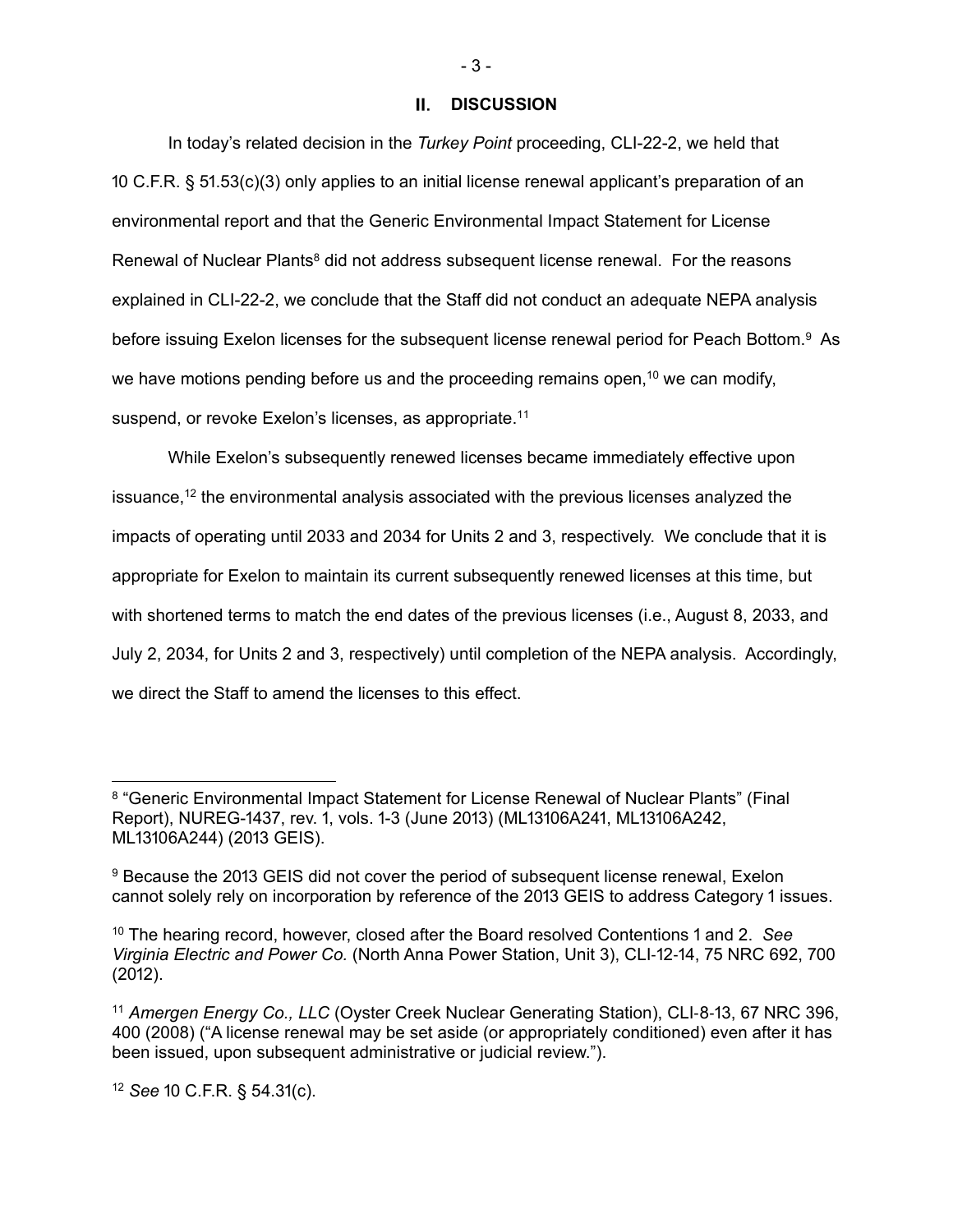Consistent with this order, we will also separately direct the Staff to update the GEIS to cure the NEPA deficiency by addressing the subsequent license renewal period.13 Given the timeframe involved, we fully expect that the Staff will be able to evaluate the environmental impacts prior to Exelon entering the subsequent license renewal period.

### **III. CONCLUSION**

For the reasons described above, we reverse the portion of CLI-20-11 related to Contention ൭A. We leave the licenses in place and *direct* the Staff to modify the expiration dates for Units 2 and 3 to 2033 and 2034, respectively. We further *direct* the parties to submit their views on the practical effects of (1) the subsequent renewed licenses continuing in place and (2) the previous licenses being reinstated by **March 21, 2022**. The parties' responses are due by **March 31, 2022**. After considering briefing on the issue, we will issue a subsequent order to provide additional direction, if any, to the parties regarding the status of the licenses. We address the pending motions in a separate order issued today on the dockets of all subsequent license renewal proceedings.<sup>14</sup>

IT IS SO ORDERED.



For the Commission

Annette L. Vietti-Cook Date: 2022.02.24 Digitally signed by Annette L. Vietti-Cook 10:44:49 -05'00'

Annette L. Vietti-Cook Secretary of the Commission

Dated at Rockville, Maryland, this 24<sup>th</sup> day of February 2022.

<sup>&</sup>lt;sup>13</sup> We provide our direction for addressing the NEPA deficiency discussed in this order in Staff Requirements---SECY-21-0066—"Rulemaking Plan for Renewing Nuclear Power Plant Operating Licenses – Environmental Review (RIN 3150-AK32; NRC-2018-0296)" (Feb. 24, 2022) (ML22053A308).

<sup>&</sup>lt;sup>14</sup> Duke Energy Carolinas, LLC (Oconee Nuclear Station, Units 1, 2, and 3), CLI-22-3, 95 NRC (Feb. 24, 2022) (slip op.).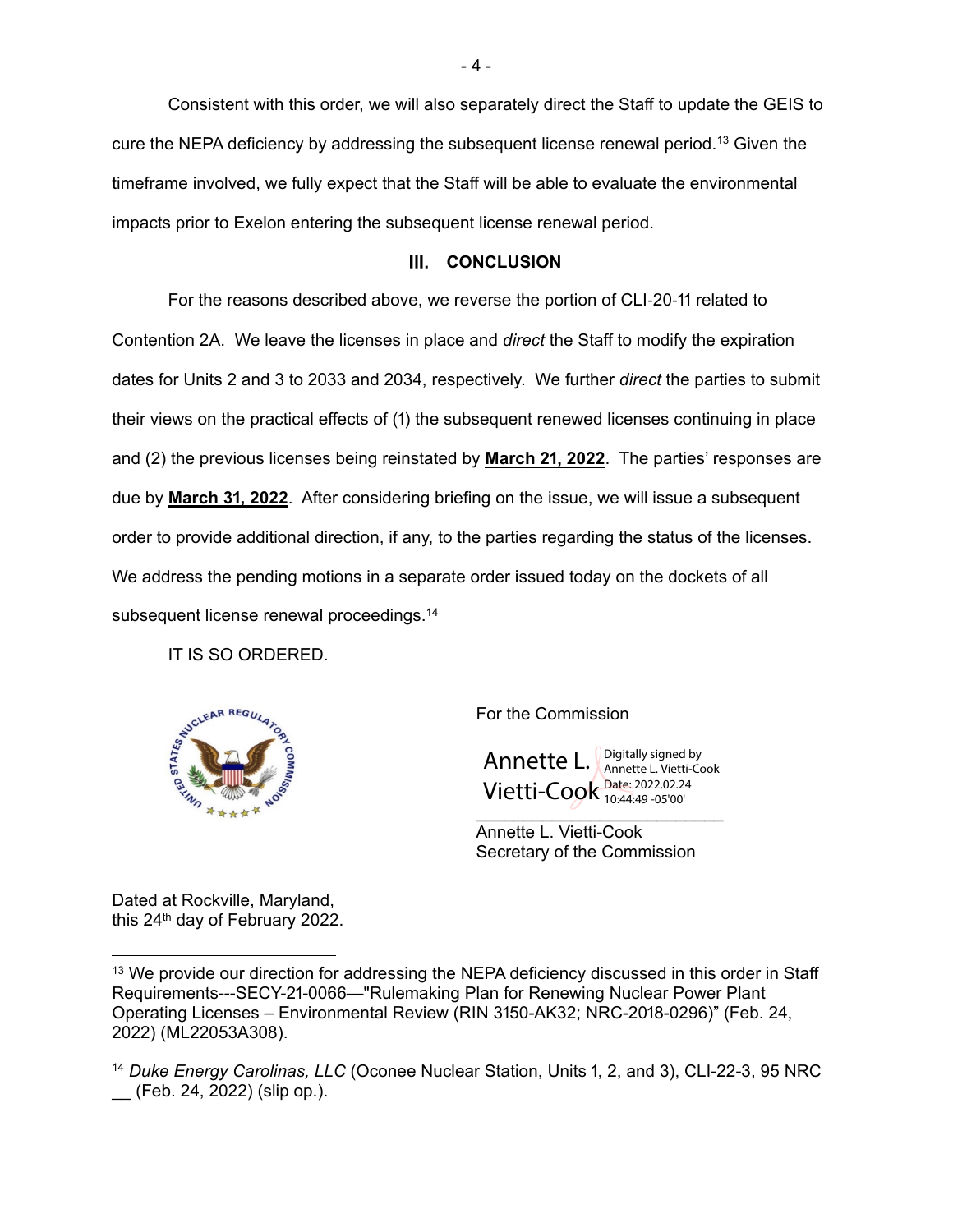#### **Commissioner Wright, dissenting in part**

 I disagree with my colleagues' rationale and holding reversing our previous decision in CLI-20-3. As discussed in my partial dissent to *Turkey Point*, I continue to agree with our previous interpretation in CLI-20-3. Moreover, I view the majority's decision to reverse direction now as arbitrary, inconsistent with the NRC's Principles of Good Regulation, and contrary to the agency's goals of clear communication and transparent decision-making. This reversal, based only on information and arguments previously considered and rejected, undermines the NRC's role as an effective and credible regulator. The majority's decision makes it impossible for stakeholders to rely on our statements and positions. It also short-circuits the agency's well-established and predictable adjudicatory process.

 But here, as in *Turkey Point*, while I strongly disagree with the majority's approach procedurally and substantively, I join my colleagues on the limited issue of the status of the licenses and the path forward. Given the majority's decision, I agree that an equitable and efficient solution is to leave in place the subsequently renewed licenses while the Staff works to update its environmental analysis to comply with the majority's new holding.1 I expect that the Staff will work to update the GEIS as expeditiously as possible.

<sup>&</sup>lt;sup>1</sup> This approach imposes the least impact possible on stakeholders that understandably relied on our previous statements and CLI-20-3 and appropriately places the burden of curing the purported NEPA deficiency on the agency. Leaving the licenses in place also avoids jeopardizing any safety or environmental improvements that the licensee may have put in place to comply with subsequently renewed licenses.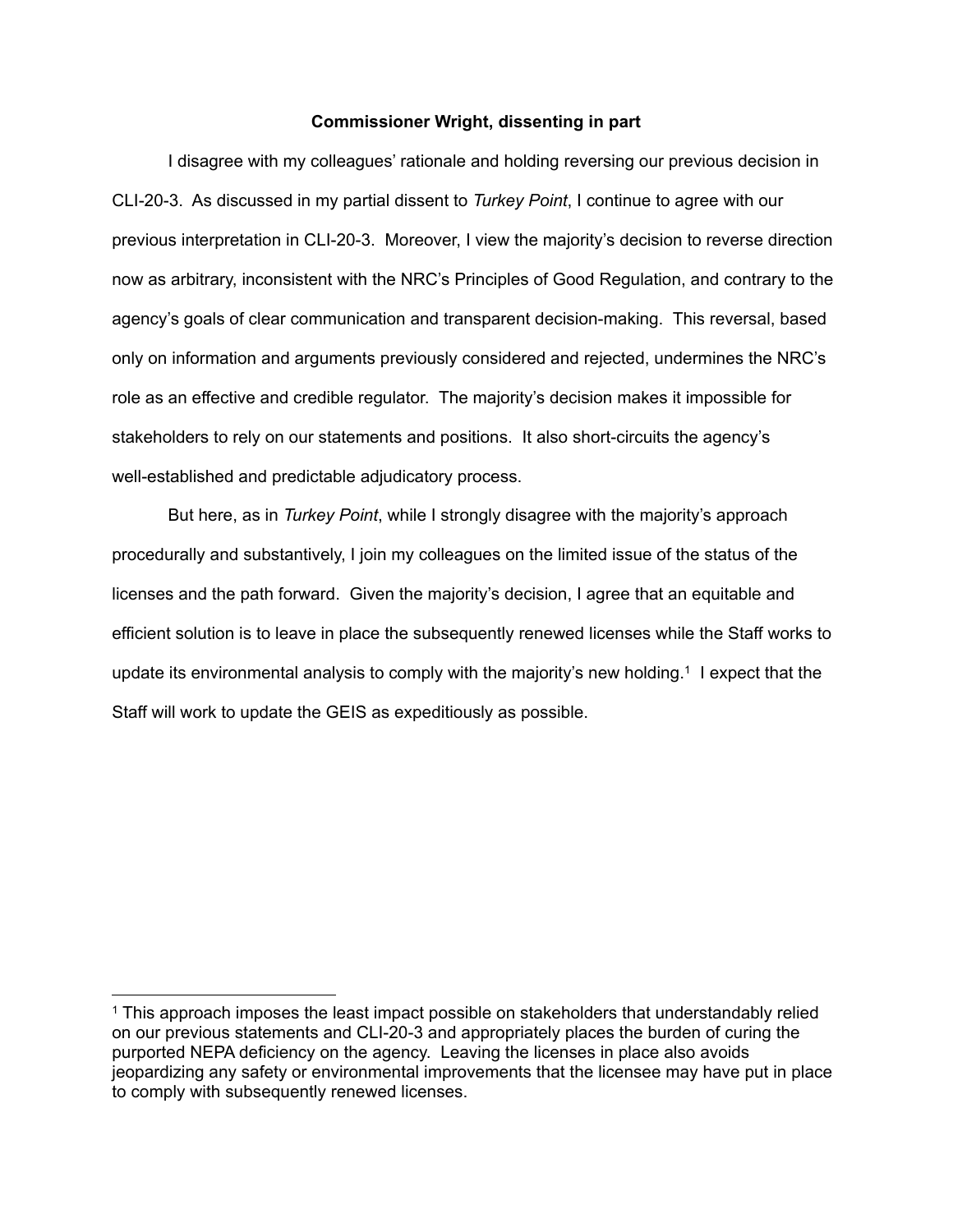## UNITED STATES OF AMERICA NUCLEAR REGULATORY COMMISSION

In the Matter of

EXELON GENERATION COMPANY, LLC ) Docket Nos. 50-277 and 50-278-SLR

 $)$ 

 $)$ 

(Peach Bottom Atomic Power Station ) Units 2 and 3)

# CERTIFICATE OF SERVICE

I hereby certify that copies of the foregoing **COMMISSION MEMORANDUM AND ORDER (CLI-22-04)** have been served upon the following persons by Electronic Information Exchange.

U.S. Nuclear Regulatory Commission Office of Commission Appellate Adjudication Mail Stop: O-16B33 Washington, DC 20555-0001 E-mail: ocaamail@nrc.gov

U.S. Nuclear Regulatory Commission Atomic Safety and Licensing Board Panel Mail Stop: T-3F23 Washington, DC 20555-0001

Michael M. Gibson, Chair Administrative Judge

Dr. Michael F. Kennedy Administrative Judge

Dr. Sue H. Abreu Administrative Judge

E-mail: michael.gibson@nrc.gov michael.kennedy@nrc.gov sue.abreu@nrc.gov

U.S. Nuclear Regulatory Commission Office of the Secretary of the Commission Mail Stop: O-16B33 Washington, DC 20555-0001 E-mail: hearingdocket@nrc.gov

U.S. Nuclear Regulatory Commission Office of the General Counsel Mail Stop - O-14A44 Washington, DC 20555-0001 Tison Campbell, Esq. Kayla Gamin, Esq. Brian Harris, Esq. David Roth, Esq. Susan Vrahoretis, Esq. Brian Newell, Senior Paralegal Georgiann Hampton, Paralegal E-mail: tison.campbell@nrc.gov kayla.gamin@nrc.gov brian.harris@nrc.gov david.roth@nrc.gov susan.vrahoretis@nrc.gov brian.newell@nrc.gov georgiann.hampton@nrc.gov

Exelon Generation Company, LLC

Donald Ferraro, Esq. Assistant General Counsel 200 Exelon Way, Suite 305 Kennett Square, PA 19348 E-mail: donald.ferraro@exeloncorp.com